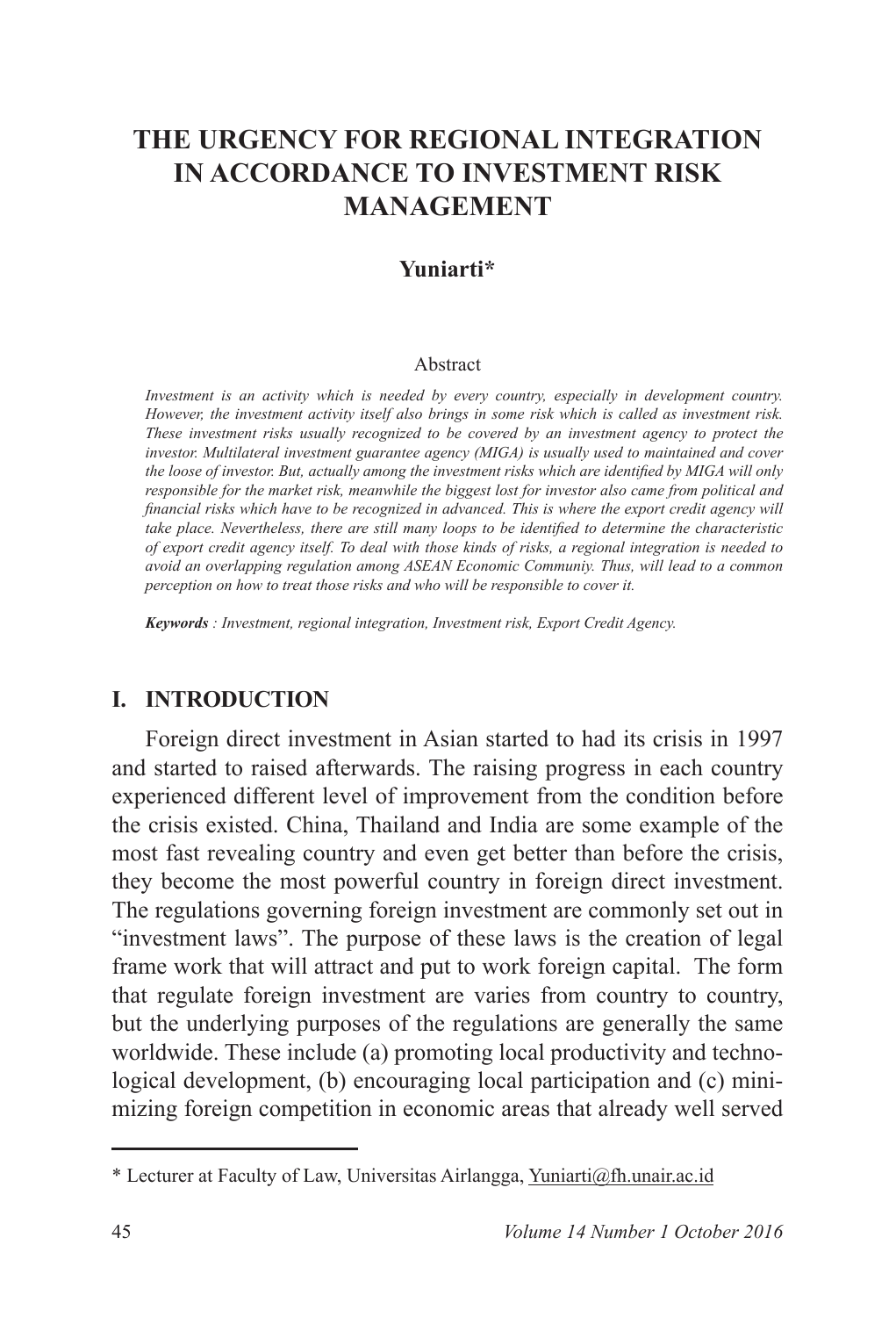by local businesses.

The variety of investment laws are depends on a country's economic and political policy which is arranged by a certain legal product. The highest legal product arranged these policies are a constitution. Through its constitution, the economic policies set out in those countries could be known. Indonesian constitution declared its political view on economic sector. It is mention that the citizens of Indonesia held the highest sovereign of political and economical will. However, we can still find some contradiction in several regulations against thus principles. The other problems are to manage the environmental damage and people around the investment area who had been lost their rights because of the investment activity. Despite of that, Investment is a significant sector to increase a national income, which made it impossible to ignored or banned.

The concern in handling Investment demands a balance concern between public, state and foreign interest. Thus, the challenge's today are how to maintain the balance between public, state and foreign interest which could be derived from economical constitution as the basic principles for all economic sectors and to what extent it influence as a basic principle to economic activity especially investment law in host country's domestic law. Furthermore, the risk in investment activity is the main concern for investors to make a decision to do an investment in host country. However, transparency of law and regulations in host country become an important role to attract Investor interest.

If the economic policy, especially Investment and regulations concerning investment policy is stable, the national income through investment sector will be significantly improved. The labour and financial sector will also improve. Thus, reflected that one tools to improve the national development is by managing the Investment sector through its law.

These issues become crucial in ASEAN, regarding ASEAN Economic Community. Regionalism in ASEAN economic community is an urgent matter to formulized in order to materialized a stable investment policy order in the region. This paper selectively reviews the role of foreign direct investment (FDI) in the present state of economy, especially its risks and the urgency to regional integration. Multinational com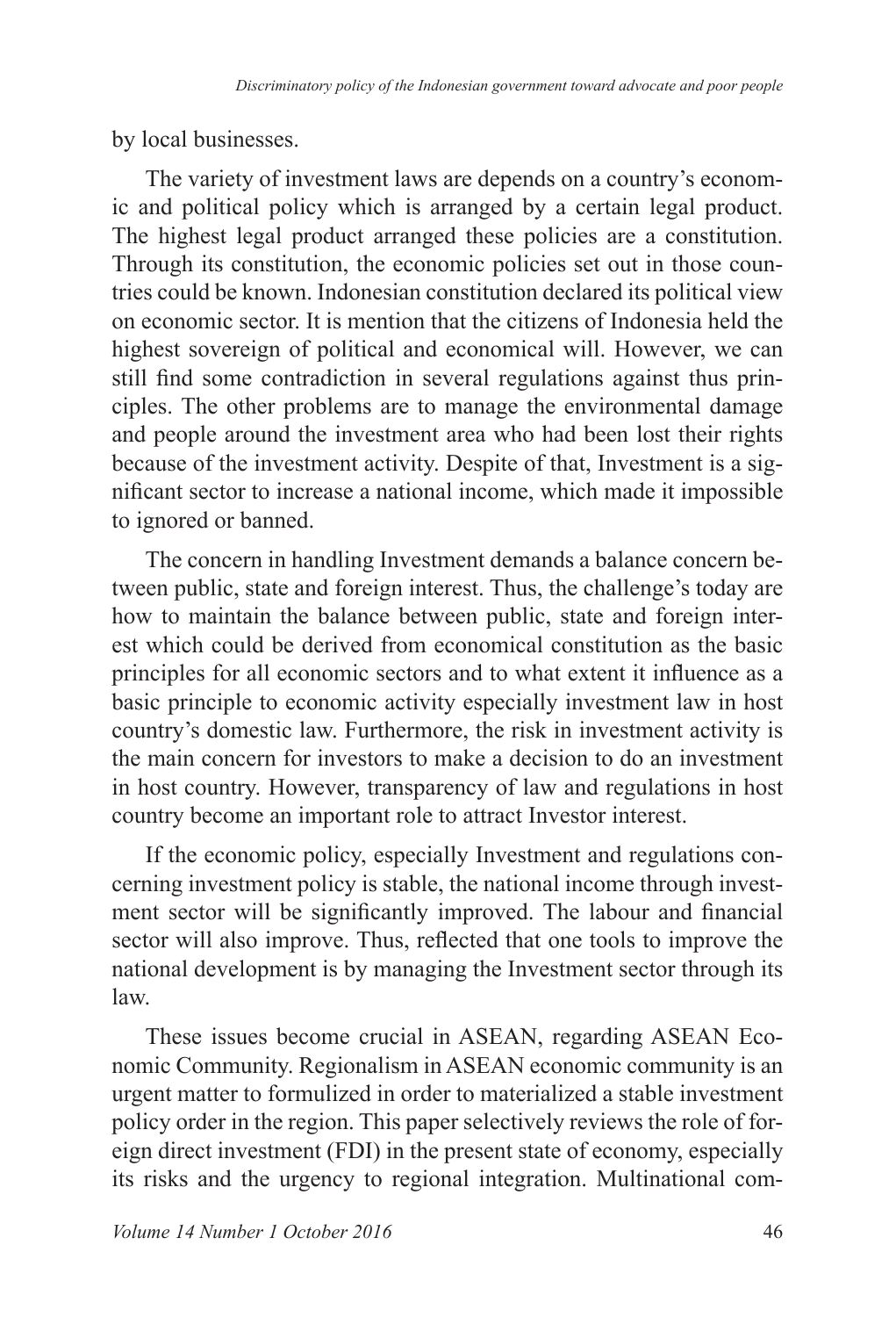panies are normally the vehicles for FDI and are central to the current globalization process. The key analytical and policy question examined is whether regional integration is needed to overcome and minimize the investment risk.

## **II. FOREIGN DIRECT INVESTMENT**

Investors underscore that motivation for investing in Emerging Market Countries (EMCs) and determinants of investment location differ among countries and across the economic sectors. They concur, however, that certain general factors consistently determine which countries attract the most foreign direct investment (FDI). Investors cite, in particular the following:

- A. Market size and growth prospects of the host country play an important role in affecting investment location since FDI in EMCs is increasingly being undertaken to service domestic demand rather than to tap cheap labor.
- B. Wage-adjusted productivity of labor, rather than the cost of local labor *per se*, will increasingly drive efficiency-seeking investments of "footloose" firms that use EMCs as export platforms.
- C. The availability of infrastructure is critical. EMCs that are best prepared to address infrastructure bottlenecks will secure greater amounts of FDI.

The regulations governing foreign investment are commonly set out in "investment laws". The purpose of these laws is the creation of legal frame work that will attract and put to work foreign capital. The form that regulate foreign investment are varies from country to country, but the underlying purposes of the regulations are generally the same worldwide. These include (a) promoting local productivity and technological development, (b) encouraging local participation and (c) minimizing foreign competition in economic areas that already well served by local businesses.

The variety of investment laws are depends on a country's economic and political policy which is arranged by a certain legal product. The highest legal product arranged these policies called constitution.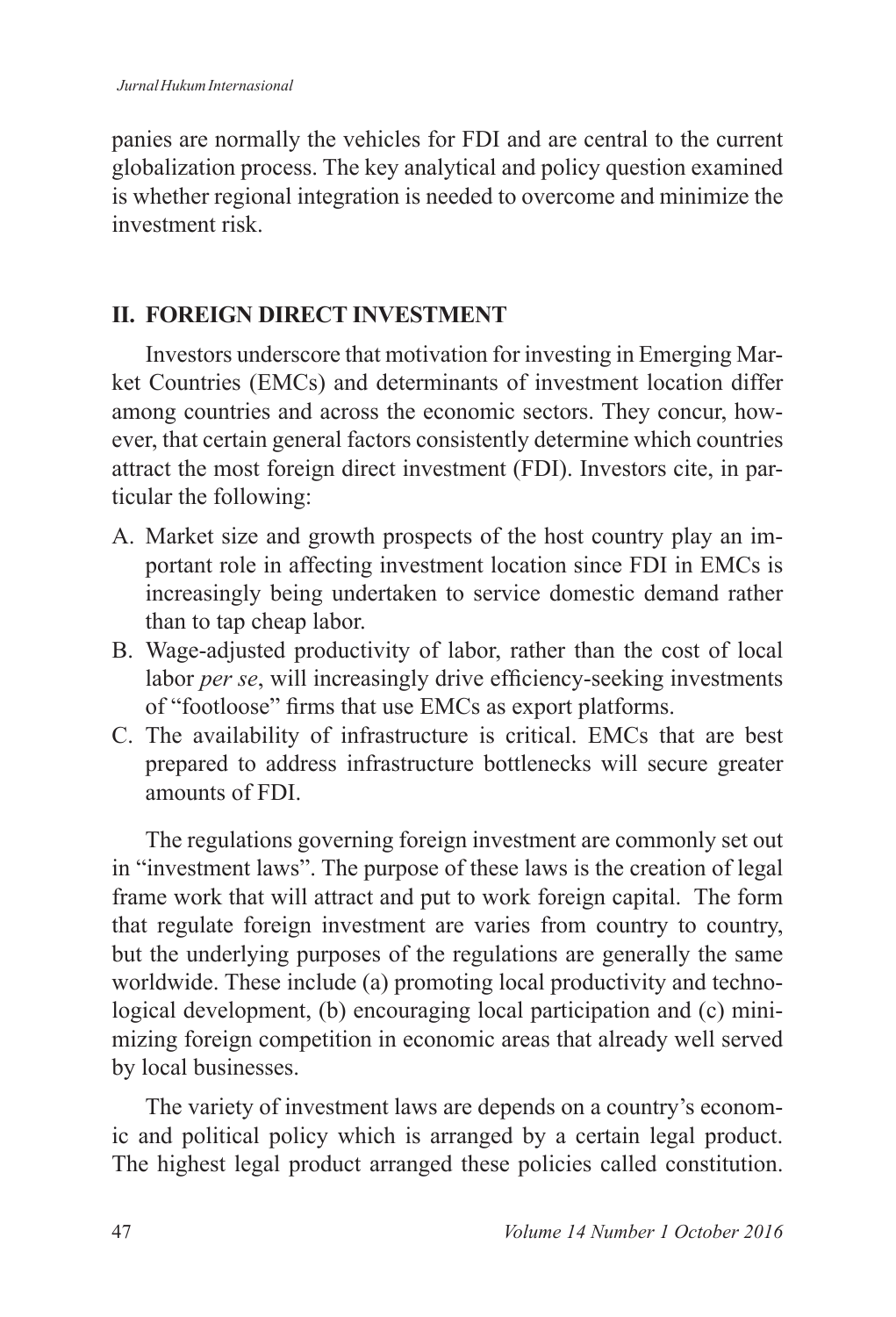Through its constitution, the economic policies set out in those country could be known. Indonesia's constitution declared its political view on economic sector. It is mention that the citizens of Indonesia held the highest sovereign of political and economical will. However, we can still find some contradiction in several regulations against thus principles. The other problems are to manage the environmental damage and people around the investment area who had been lost their rights because of the investment activity. Meanwhile, Investment is a significant sector to increase a national income, which made it impossible to ignored or banned.

The concern in handling Investment demands a balance concern between public, state and foreign interest. Thus, the challenge's today are how to maintain the balance between public, state and foreign interest which could be derived from economical constitution as the basic principles for all economic sectors and to what extent it influence as a basic principle to economic activity especially investment law?

The transparency of law and regulations in host country become an important role to attract Investor interest. If the economic policy, especially Investment and regulations related with it stable, the national income through investment sector will be significantly improve. The labour and financial sector will also improve. Thus, reflected that one tools to improve the national development is by managing the Investment sector through its law. There is no specific investment law principles, but the principles in international trade law is implement in international investment law, because as long as the trade is moving then there is always investment activity, those principles are :

## A. NON DISCRIMINATORY PRINCIPLE

This is one of the WTO principles related with the investment activity. This principle stated thet there is no discrimination allowed to be implemented in investment activity, in order to minimise the distortion the problems in foreign direct investment activity.

Non Discriminatory Principle is break into two further principles, they are: *The Most Favoured Nation (MFN) Treatment Principle* dan *National Treatment Principle.*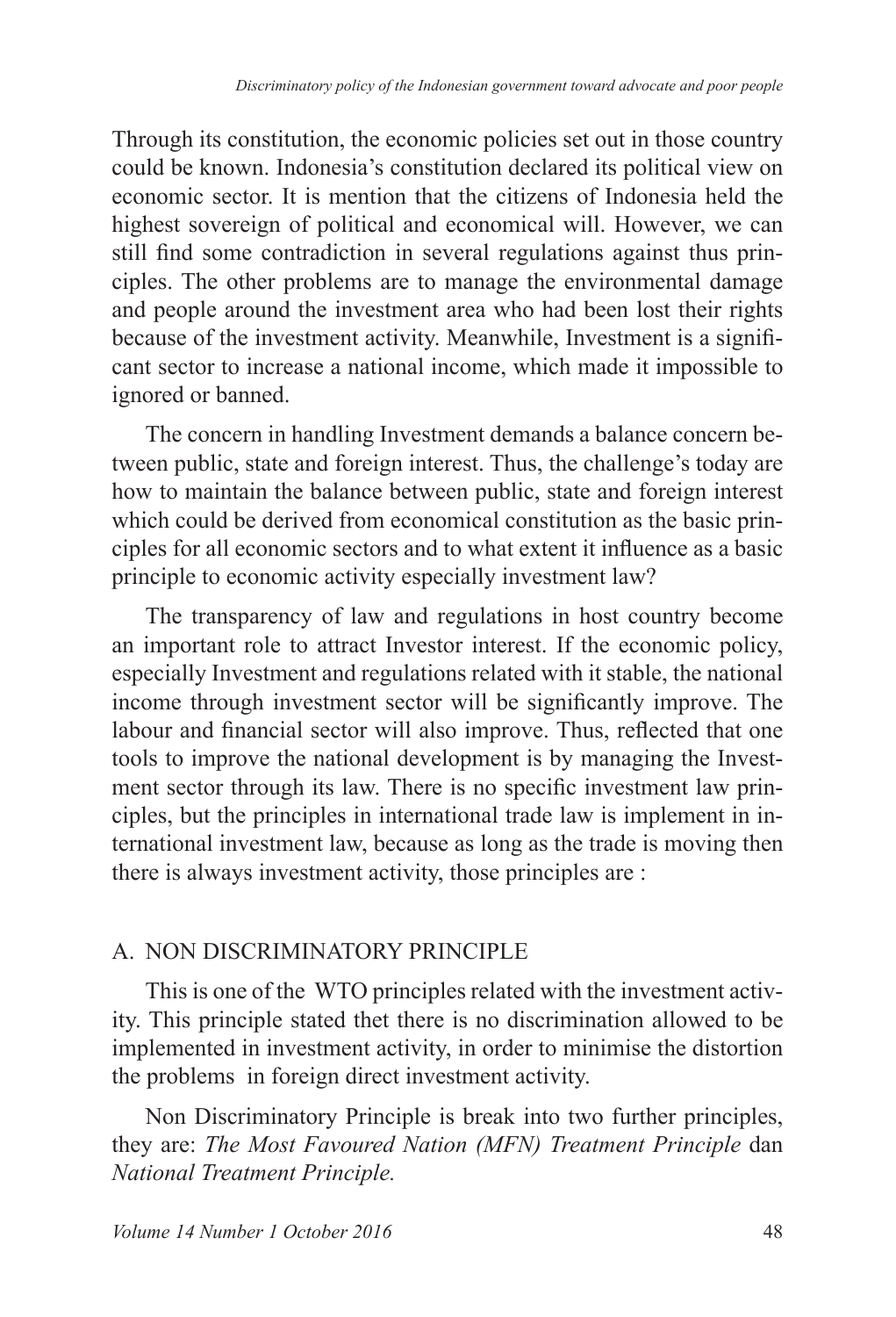## *1. The Most Favoured Nation (MFN) Treatment Principle*

This principle means that all host country have to implement the same treatment to the investor. The benefits from this is this principle implement generally to all country, without looking the further political relationship among the states.

However, there is an exception, for instance in regional integration practices in a region of countries. Indonesia have been implement this principle in Law number 25 in 2007 concerning Investment, especially in article 3.

2. National Treatment Principle.

Based on this principle investee are obliged to do the same treatment between foreign investor and domestic investor.

## B. TRANSPARENCY PRINCIPLE

This principle is the development from *non discriminatory principle* substantion, which give the priority to the protection on foreign investor, especially from the very beginning step, which are the pre contract, contract and post contract. The government obligation is to show all the regulation involved in this activities. Those regulation concerning investment law in Indonesia include :

- 1. Law Number 25/2007 concerning Investment law
- 2. Law Number 40/2007 concerning Limited Liability Company
- 3. Law Number 32/2009 concerning Environment
- 4. Law Number 13/2003 concerning Employment

Indonesia Investment act this principle has been stated in article 3 about the basic fondation of Investment in Indonesia.

## C. THE PRINCIPLE OF HUMAN RIGHT AND ENVIRONMENT

The Principle Of Human Right And Environment is the most controversial issues in investment activity. This principle were sued and asked by Non Governmental organisation and international society to the abusing human rights done by *non-states entities by having MNC's*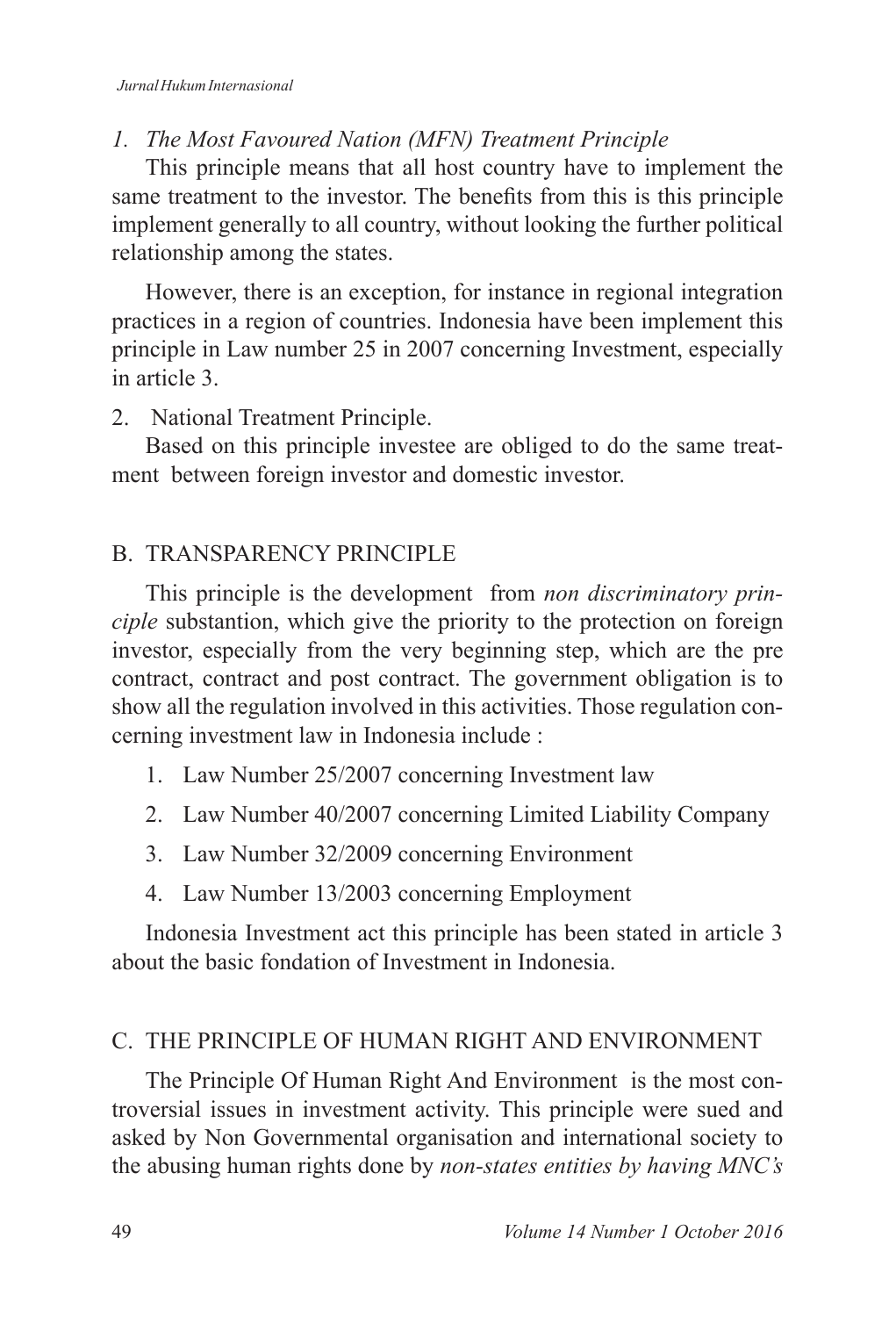*in their country.* adanya MNCs yang beroperasi di dalam negaranya.

International trade law regim initiate by the open market commitment of the respect to the human rights can be seen in GATT XX (a) which legalised trading activity to protect *human moral.* In Indonesian regulation, the 1945 constitution through article 28 have regulate more about the human rights in Indonesia.

Investment is a risky business and foreign investment particularly the same. It brings benefits not only for the investors, but also to host countries and home countries. As a result, investment protection becomes an essential issue. Thus, one of the principal purposes of the global investment protection regime is to reduce investor insecurity.<sup>1</sup> Setting an investment dispute resolution to settle an investment dispute is one of the existing investor protections. Furthermore, the attraction of the international arbitral award is the possibility of voluntary compliance, either to enforce the award or to abandonment of the dispute. Moreover, challenge of investment arbitration awards appears to be more prevalent than in commercial disputes. In investment disputes, commonly the parties agree in advance to resolve their disputes using existing guidelines set up by several international arbitration organizations.<sup>3</sup> Each of them established set of arbitration rules and maintain a panel.

Based on the statute of International Court of Justice (ICJ) article 38, decisions of international courts and tribunals are a subsidiary source of international law. Therefore, they have to pay attention to all competing principles of international law and interest when making an award. Furthermore, international courts and tribunals also have a duty to uphold the fundamental principles of international law, such as the universal principles of human rights and the principle of sustainable development, fair and equal treatment, etc.<sup>4</sup> Investment tribunals also have to apply the same thing in resolving investment dispute to adhere

<sup>&</sup>lt;sup>1</sup> Christopher F. Dugan, Don Wallace Jr, Noah D. Rubins, Borzu Zabahi, *Investor*state Arbitration, Oxford University Press. 2008.

 $2$  Ibid 182.

<sup>3</sup> Ray August, Don Mayer, Michael Bixby, *International business law : Text, cases*  and reading, 6<sup>th</sup> eds Pearson. 2013

<sup>4</sup> Surya P. Subedi, *International Investment Law : Reconciling Policy and Principle. Hart .*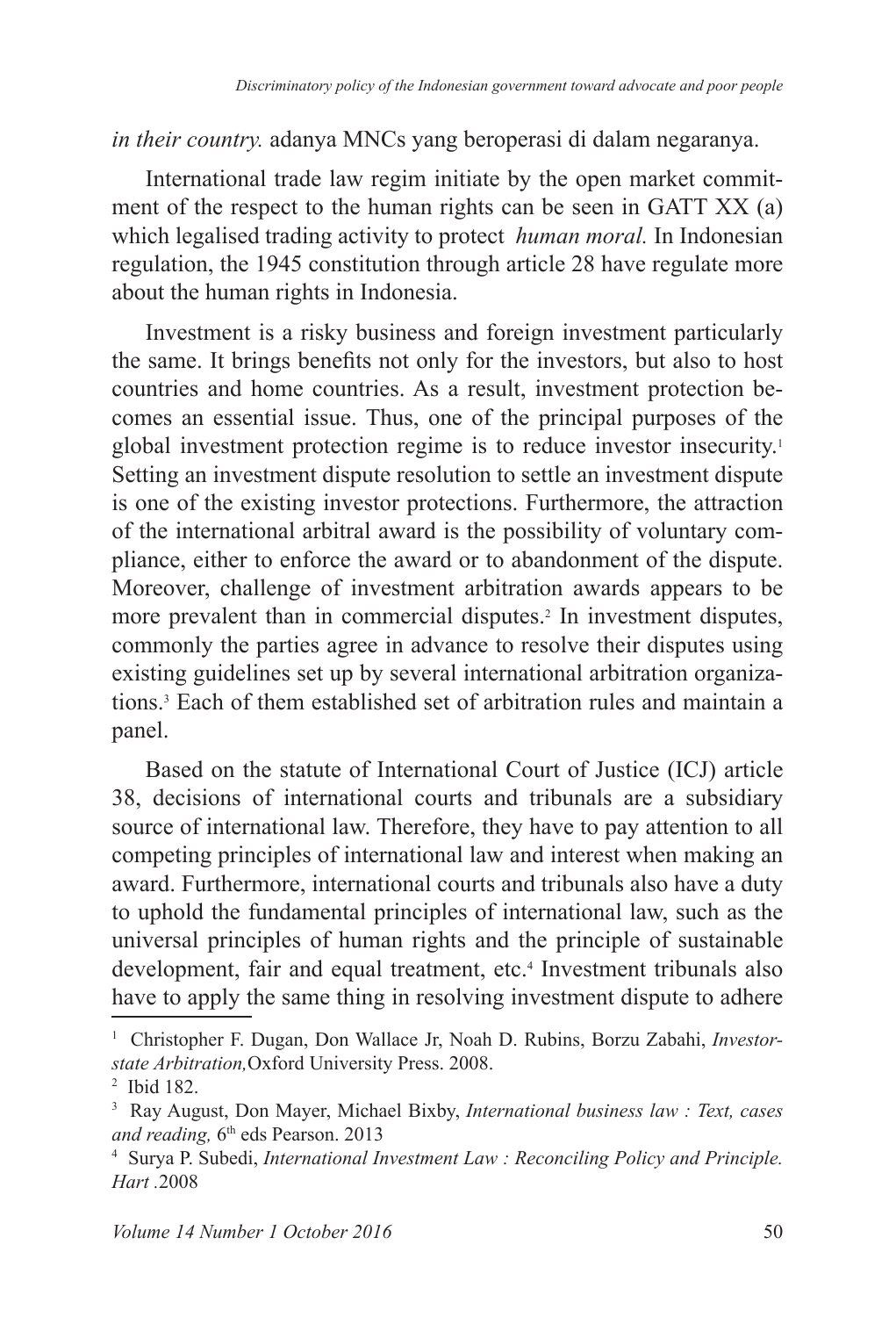rule of law in investment dispute settlement. Further, once the proceedings are closed, the tribunal deliberates and issues an award. The finality of awards considers being one of primary advantages of arbitration. The losing party sometimes dissatisfied with the award, in this case they will try to adjust it. The challenges of investment arbitration award will be more common, which sometime because of political pressure from the government.

## **III. FACTS CONCERNING MULTINATIONALS AND FOREIGN DIRECT INVESTMENT**

Substantial changes have occurred in the amounts and pattern of capital flows from industrial countries to emerging economies in the 1980s and the 1990s compared with the 1960s an 1970s. At the time, there has also been a sea change in developing countries perspectives on, and attitude towards, FDI. In the earlier periods developing countries were often hostile towards multinational investment and sought to control the activities of multinational companies through domestic and international regulations. During the last two decades, however, emerging countries have been falling over themselves to attract as much multinational investment as they can.

The following stylized facts concerning international capital flow to developing countries have been documented during the last two decades.

- A. There has been an enormous increase in financial resources flows to developing countries during the last three decades as the world economy has liberalized and become financially more integrated
- B. Net resources flows to developing countries recorded a quantum leap between 1990 and 1995, rising to nearly US\$ 240 billion in the latter year. There was a further sharp increase in the next two years until the Asian Crisis. There have been reduced net resources flows since then<sup>5</sup>
- C. Foreign Direct Investment flows to developing countries are highly concentrated. Ten countries accounted for nearly three-quarters of

<sup>&</sup>lt;sup>5</sup> Kern Alexander and Rahul Dumale, Research handbook on international financial *regulation*, Oxford University Press . 2012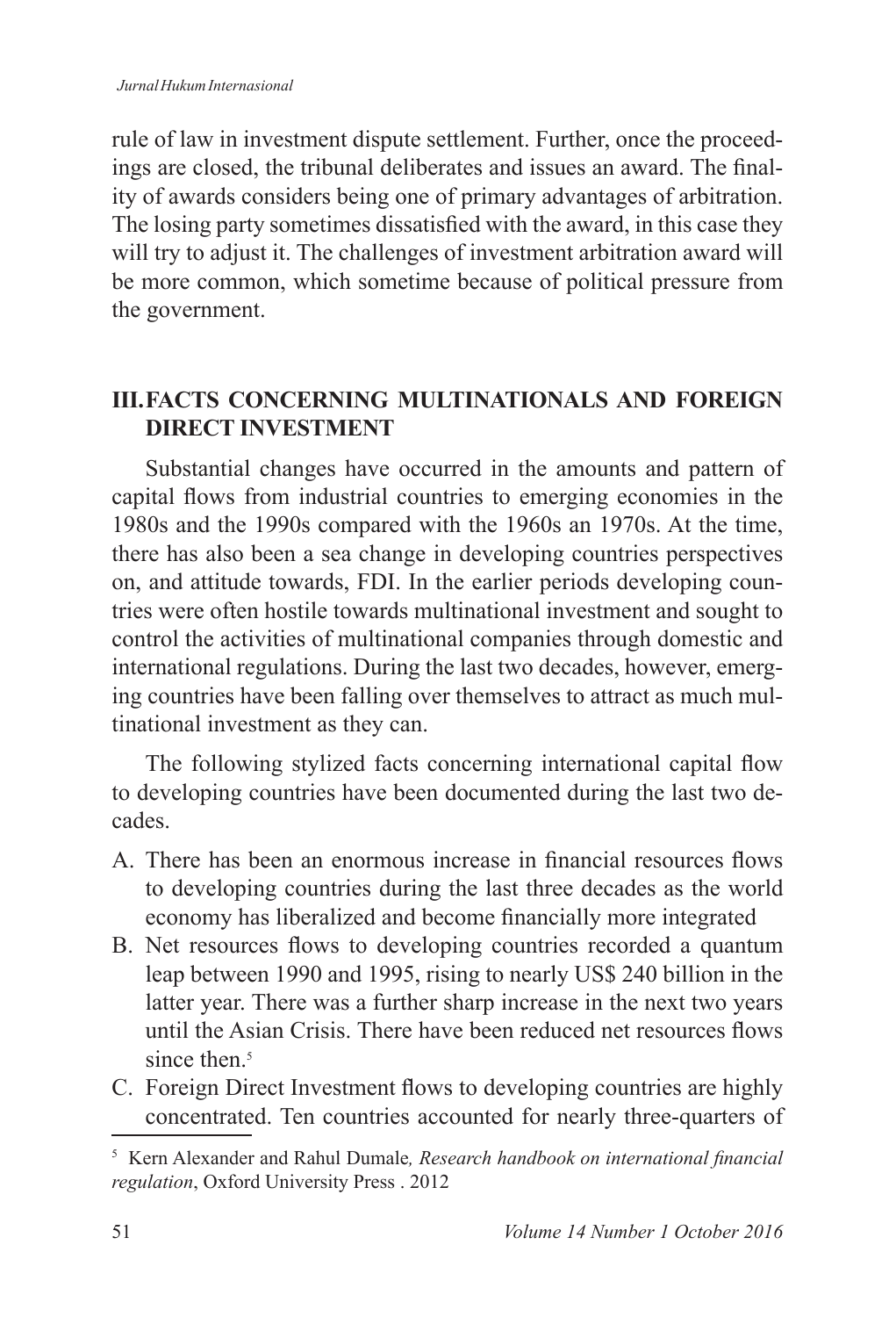the total foreign direct investment inflows in 2000.

This pattern of capital flows, including that Foreign Direct Investment, has important substantive implications for developing countries, this is due to the liberalization of trade and capital flows in the international economy.

## **IV. THE CURRENT INVESTMENT REGIME**

The Hallmark of the WTO agreement in 1995 under the Uruguay Round has been that, apart from trade liberalization, they have also extended multilateral rules and disciplines to a number of domestic policy areas affecting national industrial development and the country's international competitiveness with regards to both goods and services. Such policy generally define as industrial policies and has been extensively used for decades, notably by fast growing countries. However, since 1995 under the Uruguay Round Agreements, the use of these policies has been greatly restricted, although developing and least developed countries have been given relatively more time to adjust to new regime. The relevant agreement include the following :

- A. Agreement on subsidies and countervailing measures
- B. Agreement on Trade Related Investment Measures (TRIMs)
- C. Understanding the balance of payments
- D. Agreement on Trade Related Aspects of Intellectual Property Rights
- E. General Agreement on Trade in Services
- F. Decision on Measures in Favour of Least Developed Countries
- G. Subsidies and Countervailing Measures

Moreover, the current trading and investment regime for multinational corporations has significant drawbacks for developing countries in that it forecloses important industrial policy options which the highly successful East Asian Countries used during their success of industrial policies in this countries.

## **V. INVESTMENT RISK**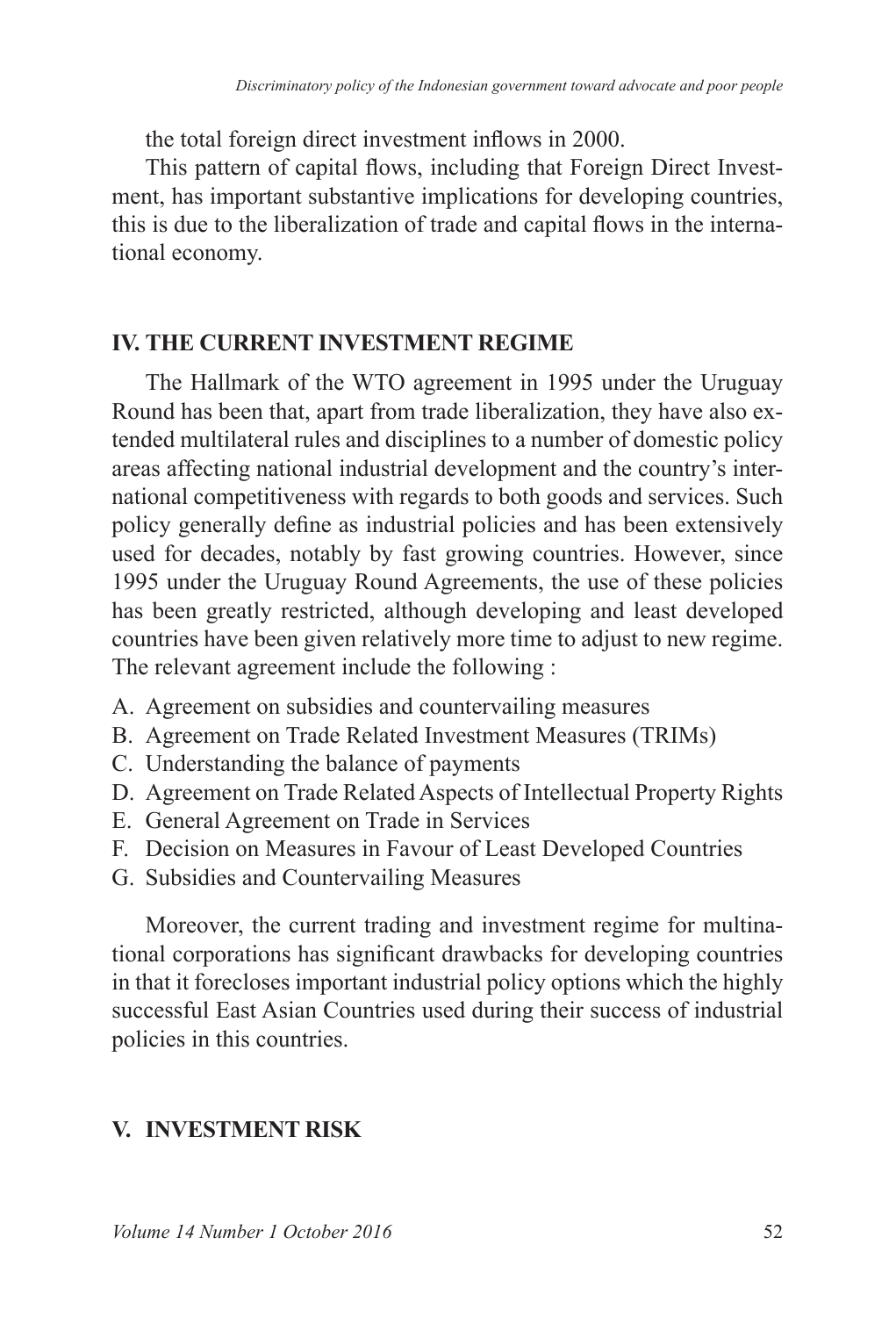#### *Jurnal Hukum Internasional*

Four large-scale that has been identified as the following risks as the principal hazards that affect the spatial and sectoral allocation of FDI:  $(1)$  economic risk,  $(2)$  legal risks,  $(3)$  political risks, and  $(4)$  infrastructure risks. Economic risks center around host-countries' economic performance, especially inflation; access to international credit; and participation in international agreements for resolving FDI disputes. Legal risks stem from vague legal environments in which FDI laws are erratically enforced and the limits to enforcement are not clearly defmed. Political risks are primarily the expropriation of assets and the reversal of government policies. Infrastructure risks result from incomplete and inferior transportation and communications networks.

In general, foreign investors reduce their exposure to risks by limiting the volume and direction of FDI. Typically, firms respond to risk by reducing their exposure through so-called "hedging strategies· and/ or "internalization strategies." In hedging strategies, firms minimize risk either by diversifying holdings across products and places or by apportioning investments in capacity across places. In internalization strategies, investors absorb would be foreign production into existing facilities in the face of exchange rate and price uncertainty. Thus, higher risks lead to lower foreign investment. For example, legal risks such as quantitative restrictions on foreign firms' investment produce a "suboptimal" pace of entry and investment. Legal risks stemming from vague tax schedules produce inefficient allocations of capital Political instability reduces both the volume and rate of investment, although to different degrees for different industries. Foreign investors are also sensitive to price and cost uncertainties, especially as a consequence of inflation and exchange rate fluctuations. Increases in a country's relative costs of production through inflation decrease the probability that investment will occur in that country. When facing these risks, firms will delay their investment decisions and wait for more favorable conditions.

### **VI. EXPORT CREDIT AGENCY**

The risk for the investor inherent in major investment projects has lead to evolution of a market for investment insurance scheme. Private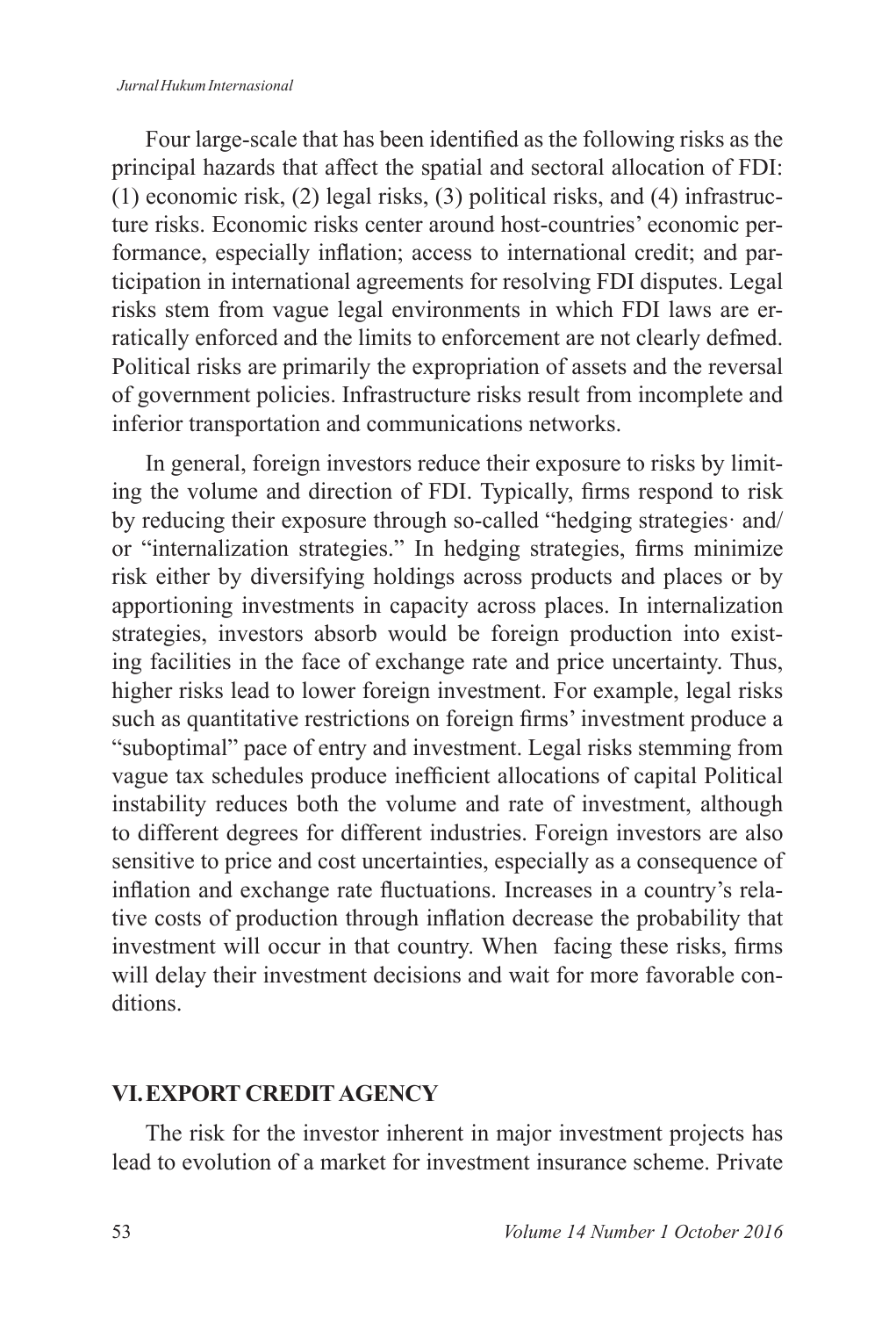companies entered the investment insurance market on the assumption of higher efficiency and an acceptable margin of profit. In its original context and design, the private programmes emerged as extensions of traditional forms of marine insurance.

There are two kind of insurance in investment law, private insurers and public insurer. Private insurer does not practice cover the risk of currency devaluation or depreciation. An export credit agency or investment insurance agency is a private or quasi-governmental institution that acts as an intermediary between national governments and exporters to issue export financing. The financing can take the form of credit (financial support) or credit insurance and guarantees (pure cover) or both, depending on the mandate the ECA has been given by its government. ECAs can also offer credit or cover on their own account. This does not differ from normal banking activities. Some agencies are government-sponsored, others private, and others a combination of the two.

Export credit agencies (ECAs) provide three basic functions. First, they help exporters meet officially supported foreign credit competition. (When foreign governments subsidize their companies' exports by offering buyers below-market, fixed-rate financings, exporters often find it difficult to offer financing that matches those subsidized rates.) Secondly, ECAs provide financing to foreign buyers when private lenders cannot or will not finance those export sales, even with the risks removed. Third, and perhaps their most important function, ECAs assume risks beyond those that can be assumed by private lenders. ECAs do not compete with private financial institutions. To the contrary, they enhance the ability of their country's lenders to compete internationally. It should also be noted that they do not offer development assistance to other countries; other agencies typically fulfill this role.

Generally ECAs are accessed through a country's banking institutions, where the international divisions of larger financial institutions typically have a person or staff that specializes in their use. Essentially banks extend this type of export based on the support being provided to them by their governments. Increasingly, ECAs work directly with the exporters, consultants, attorneys, and advisors. This is particularly the case in the United States where financial intermediation tends to be more fragmented and no longer the exclusive role of banking institu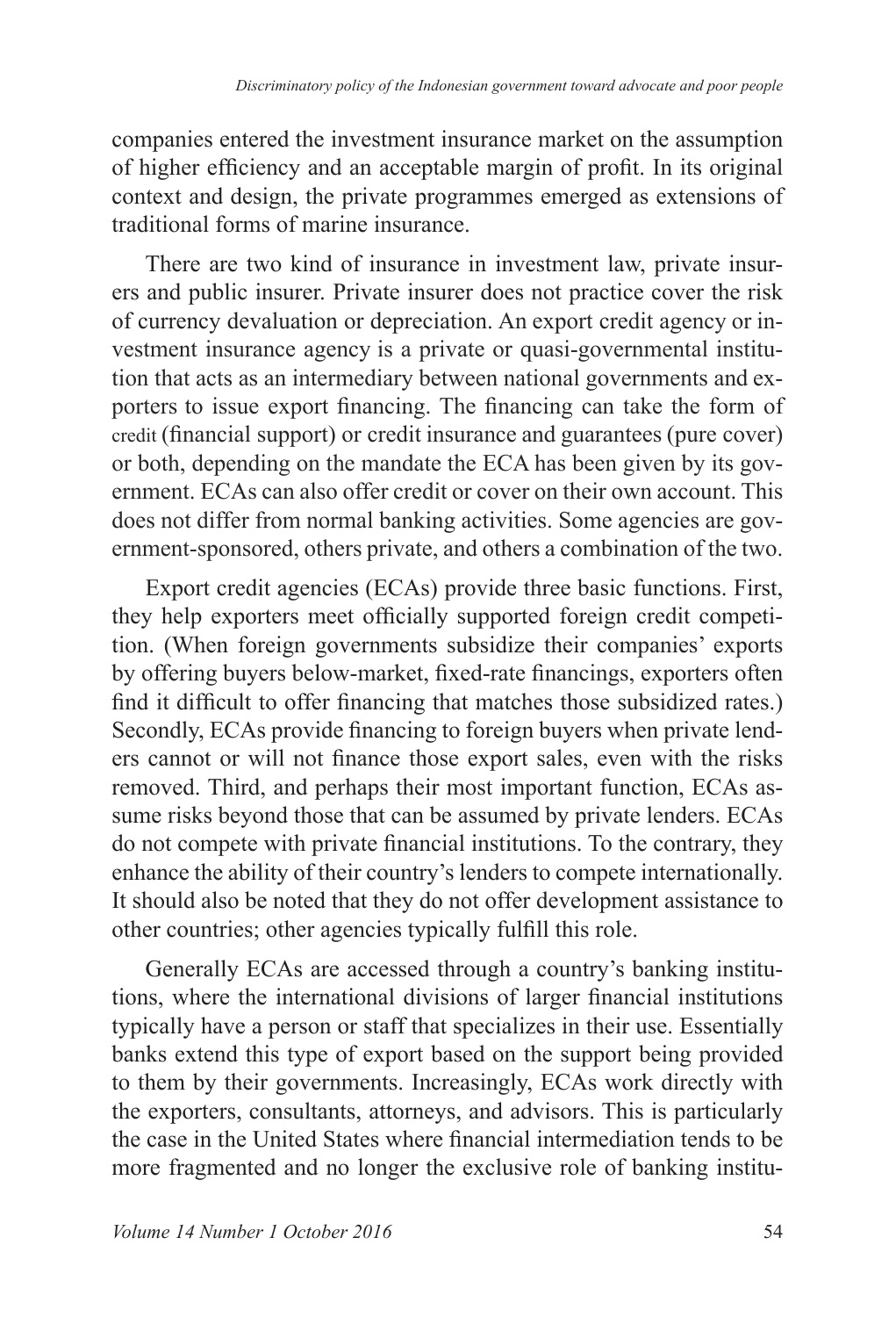tions. For instance, the U.S. Ex-Im Bank permits companies to obtain preliminary financing commitments directly without any involvement of a financial institution. 5 ECAs address two fundamental risks involved in an export transaction. The first is political risks, which refers to those events that occur due to political actions taken by the government that impact payment by the buyer. These may include transfer risk (inability to exchange the local deposit to that of the ECA country), expropriation, war risks, cancellation of an existing import and export license, and/or political violence. The risks of countries are usually evaluated by OECD and classified into seven categories depending on their risk profile. Countries rated 1 have the lowest risk and those rated 7 have the highest risk. The second risk ECAs address is commercial, which refers to nonpayment as a result of bankruptcy, insolvency, protracted default, fluctuation in demand, unanticipated competition, shifts in tariffs, and/or failure to take up goods that have been shipped according to the supply contract and other factors not covered under political risks. ECAs currently finance or underwrite about US\$430 billion of business activity abroad - about US\$55 billion of which goes towards project finance in developing countries - and provide US\$14 billion of insurance for new foreign direct investment, dwarfing all other official sources combined (such as the World Bank and Regional Development Banks, bilateral and multilateral aid, etc.). As a result of the claims against developing countries that have resulted from ECA transactions, ECAs hold over  $25%$  of these developing countries' US\$2.2 trillion debt. Both officially supported export credits and tied aid credit and grants are extended on terms controlled by governments. Therefore, there is a constant temptation to use these financial instruments to subsidize commercial exports in order to win a temporary advantage on an export market or to counterbalance such an action from another government (matching). However, the end result of such action is negative for importing countries (usually developing countries), who are rendered unable to choose the best combination of quality and price but consider financing first. It is also negative for tax payers, who foot the bill. It may only to the benefit of exporters whose government have the deepest pockets and the greatest willingness to subsidize, even though the macro-economic benefit of the subsidy is doubtful. In the past, there have been big, government-sheltered companies that were kept alive to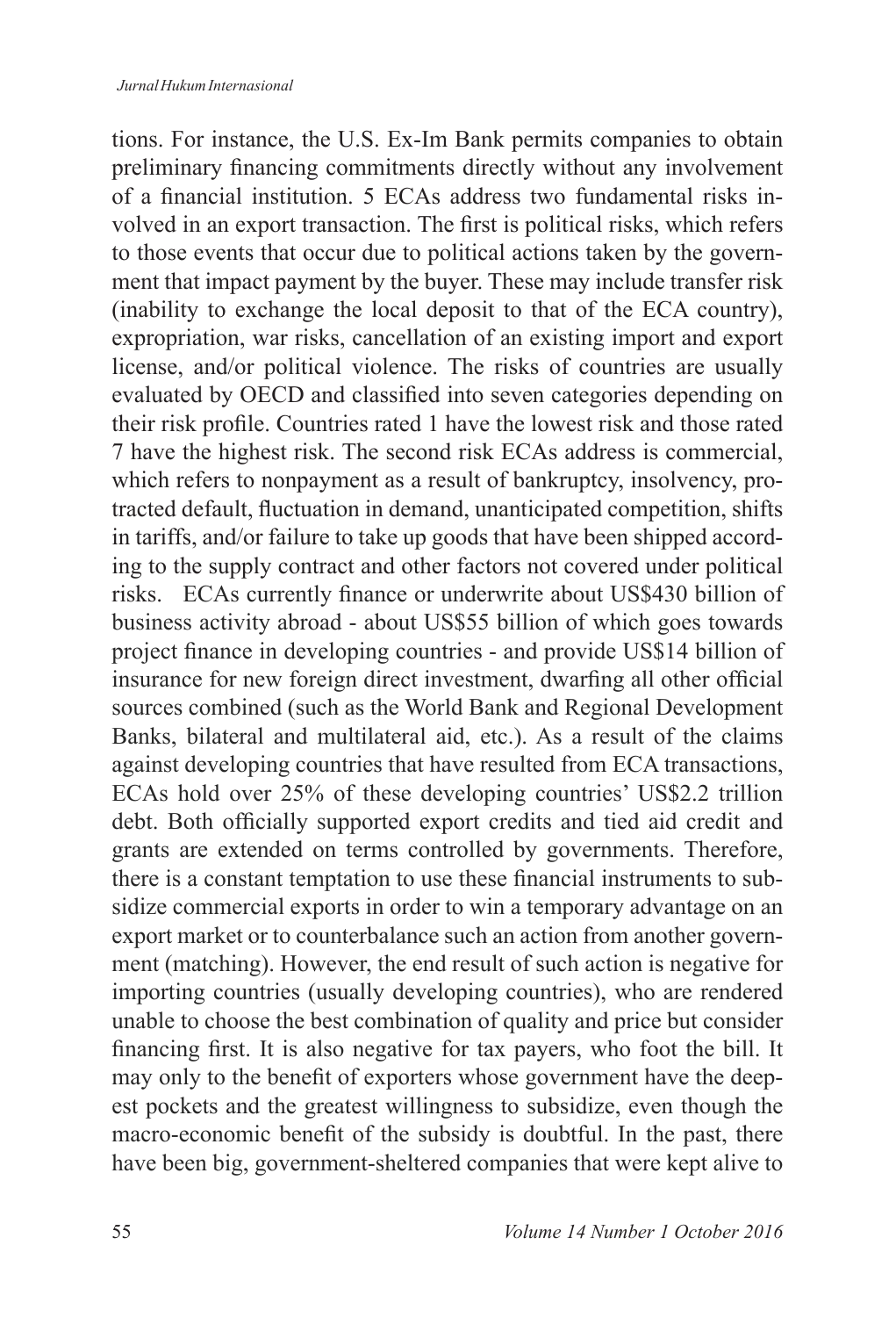#### a very large extent by export credits and tied aid credits

#### **VII.REGIONALISM IN ASEAN INVESTMENT LAW**

Regional and inter-regional investment treaty making involving more than two parties can take different forms  $-$  notably, negotiations within a regional grouping, negotiations between a regional bloc and a third country, or negotiations between like-minded countries. Some of the regional investment policy developments are described below.

On 22 November 2012, ASEAN officially launched negotiations with Australia, China, India, Japan, New Zealand and the Republic of Korea on a Regional Comprehensive Economic Partnership Agreement (RCEP). The RCEP seeks to create a liberal, facilitative and competitive investment environment in the region. Negotiations on investment under the RCEP will cover the four pillars of promotion, protection, facilitation and liberalization, based on its Guiding Principles and Objectives for Negotiating the Regional Comprehensive Economic Partnership. The RCEP agreement will be open for accession by any ASEAN FTA partner that did not participate in the RCEP negotiations and any other partner country after the conclusion of the RCEP negotiations. On 20 December 2012, ASEAN and India concluded negotiations on trade in services and on investment. The ASEAN–India Trade in Services and Investment Agreements were negotiated as two stand-alone treaties pursuant to the 2003 Framework Agreement on Comprehensive Economic Cooperation between ASEAN and India. The agreements are expected to complement the already signed FTA in goods.

This regionalisation of investment law takes place intra-regionally either as part of an organisation's deeper economic integration agenda, such as ASEAN's Comprehensive Investment Agreement (ASEAN CIA) entered into force in 2013, or ad hoc, like the Trilateral China-Japan-South Korea Investment Treaty signed in 2012. Moreover, the trend towards regionalisation also encompasses inter-regional agreements connecting different parts of the globe as evidenced by the ongoing negotiations of a Transpacific Partnership (TPP), an African Tripartite Agreement or the Transatlantic Trade and Investment Partnership (TTIP) between the European Union and the United States.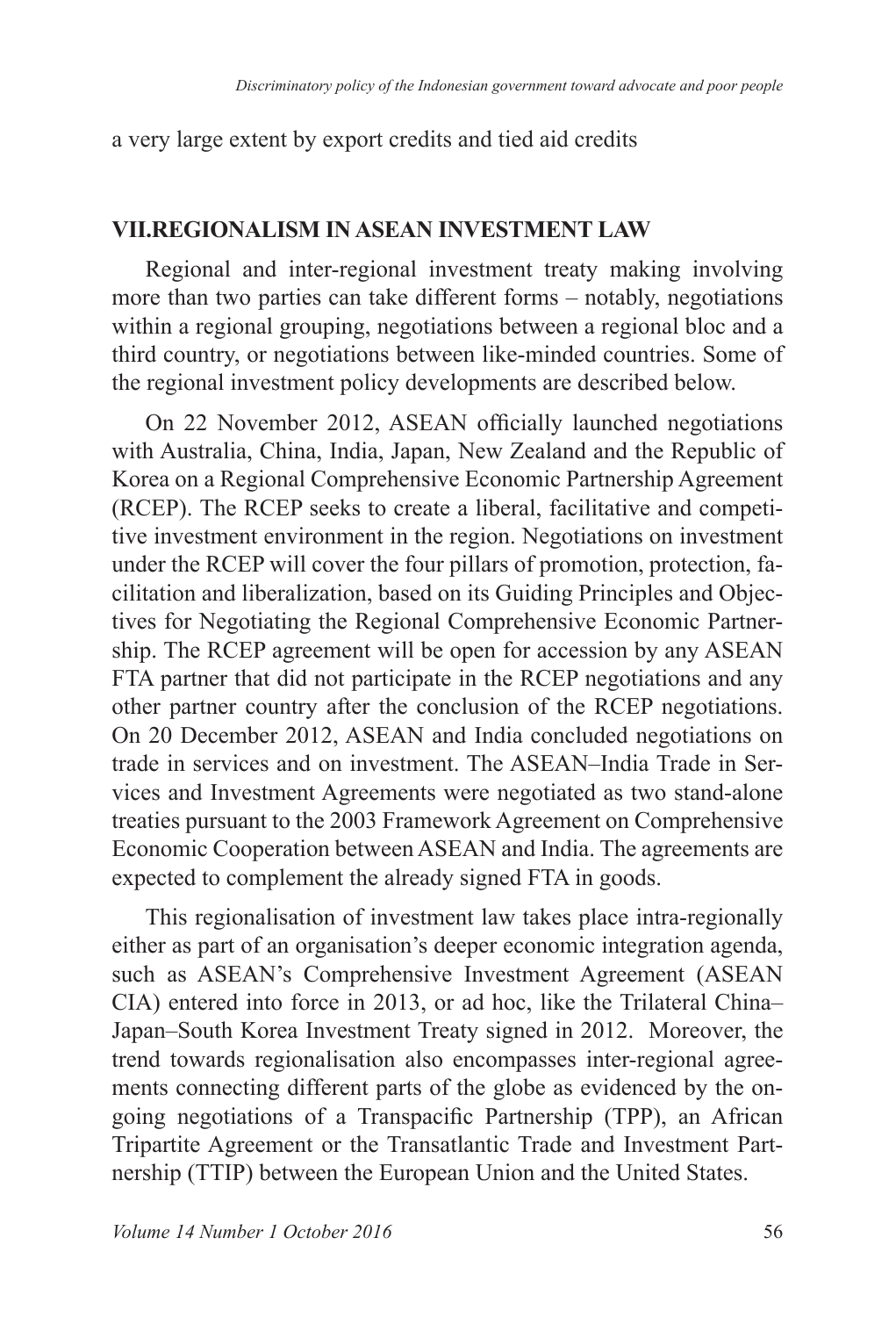The surge of regionalism raises new issues of treaty parallelism and overlap in investment treaty law. Of course, international investment agreements (IIAs) are no strangers to complexities, parallelism and overlap per se. As UNCTAD stated in its 2011 World Investment Report: '[w]ith thousands of treaties, many on-going negotiations and multiple dispute-settlement mechanisms, today's IIA regime has come close to a point where it is too big and complex to handle for governments and investors alike.' Indeed, treaty provisions on 'indirect investments' coupled with arbitral tribunals' expansive interpretation of concepts such as reflective shareholder losses already today make more than one BIT potentially relevant in an investment relationship. The parallel proceedings of the CME/Lauder dispute by one corporate entity (once via the Dutch company CME and once via its American shareholder Lauder) against the Czech Republic challenging an identical measure under two different BITs (Czechoslovakia-U.S. BIT and Czechoslovakia–Netherlands BIT) with two arbitral tribunals coming to opposite conclusions is a case in point. 8 Yet, while investment law is thus used to horizontal overlap of parallel BITs, regionalism has added a novel dimension to investment law: vertical overlap of BITs with regional investment agreements. Under this vertical overlap, an investor from country A investing in country B is protected by both a bilateral and a regional treaty signed between countries A and B. For example, a Thai investor in Indonesia can rely on, and may potentially launch an arbitration claim under, the Thailand-Indonesia BIT (1998) as well as the ASEAN CIA  $(2009)$  for investment protection.

While such vertical treaty overlaps are a relatively recent phenomenon in investment law, overlapping bilateral, regional and multilateral treaties have been commonplace in international trade law throughout its history. Since the inception of the GATT in 1947, multilateral liberalisation and regional economic integration have run side-by-side. In the last two decades, however, regionalisation has also picked up pace in trade law with the conclusion of an unprecedented number of free trade agreements (FTAs), more accurately known as preferential trade agreements (PTAs). Hence, in both trade and investment law we observe an increasing turn towards regionalism and a multiplication of vertical treaty overlaps.11 Indeed, it is often the very same agreements - PTAs with investment chapters also known as PTIAs (preferential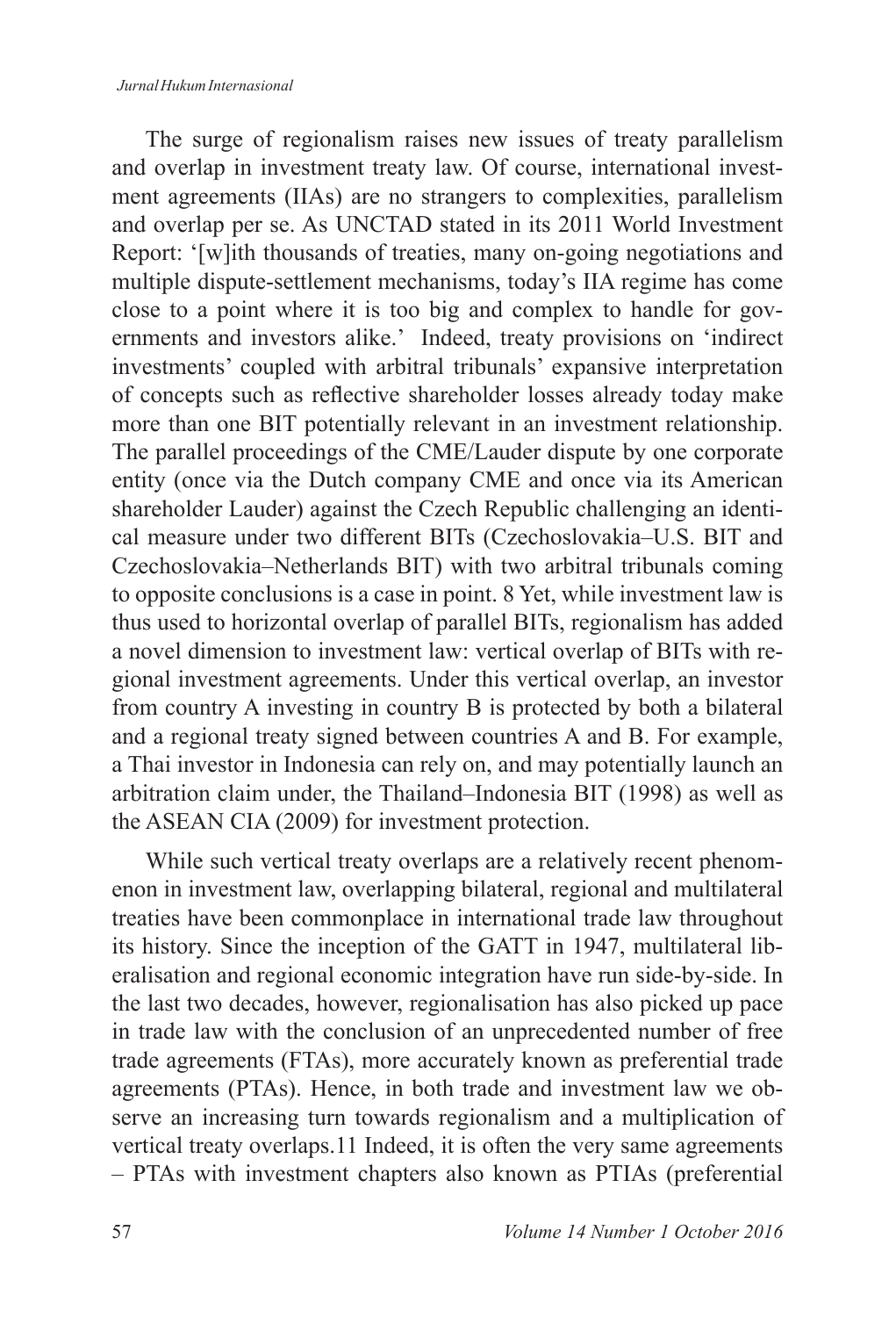trade and investment agreements) – that produces this overlap.

The regionalisation of investment law has given rise to widespread vertical overlap among investment treaty layers. Today, every fourth bilateral interstate relationship is covered by more than one investment treaty and on-going negotiations of large inter-regional investment treaties will further exacerbate this overlap. What makes this situation particularly challenging is that regionalism is not widely used to consolidate ensuing treaty overlap. Most countries opt for parallel treaty layers, with BITs and regional PTIAs existing side-by-side, rather than for de facto or de jure consolidation. Unconsolidated overlap can create a number of serious legal problems ranging from functional duplication or contradiction to parallel proceedings and normative conflicts. As a result, states must carefully design and manage the interaction of parallel layers of investment governance. The good news is that coordination tools exist to successfully tackle these challenges. Here, trade and investment law, both facing similar governance challenges arising from treaty overlap, can learn from each other. Investment law can benefit from the mechanism trade law uses to achieve functional coordination. Trade law can draw from investment law's experience in preventing parallel proceedings. In terms of conflicts of norms, both fields have developed distinct but equally effective strategies. The bad news is that managing treaty overlap requires considerable foresight and sophistication. Treaty interaction has to be anticipated and purposefully channelled by the 47 contracting states. Where states fail in this task, the consequences are dire. Some investors will be lost in the labyrinth of uncoordinated overlapping investment agreements. Others will take advantage of the system risking double jeopardy and an increased exposure of host states to investment claims. Finally, treaty innovation will be undermined as old treaties trump new ones in case of normative conflict. It is thus indispensable that states, if they opt for co-existing treaties, carefully coordinate between different treaty layers in terms of their function, jurisdiction and applicable law. Farming this task out to arbitral tribunals to be resolved in actual disputes on an ad hoc basis is undesirably and even irresponsible given the important underlying policy issues involved.